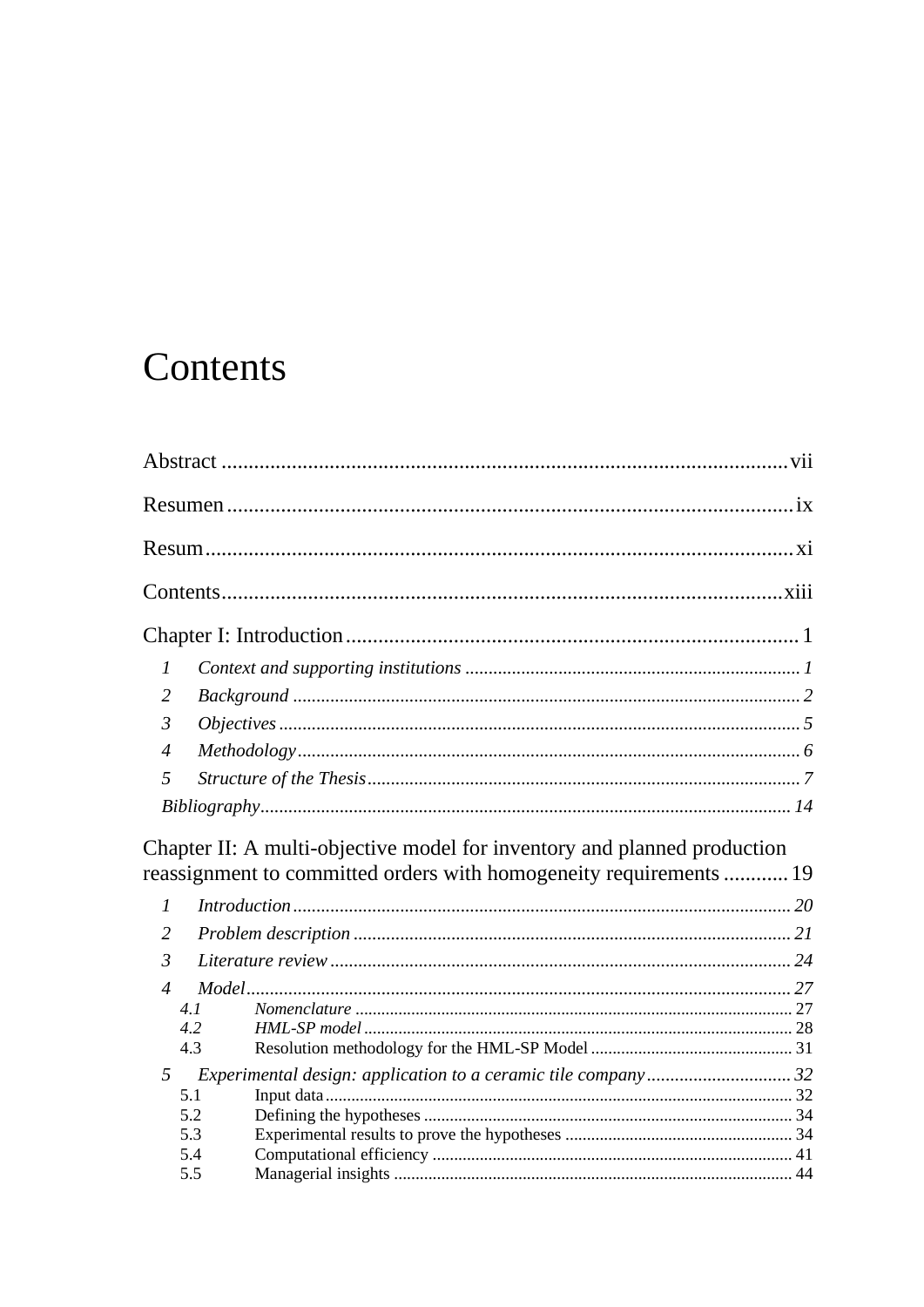| 6                |                                                                                                                                  |  |
|------------------|----------------------------------------------------------------------------------------------------------------------------------|--|
| 7                |                                                                                                                                  |  |
|                  |                                                                                                                                  |  |
|                  | Chapter III: Simulation to reallocate supply to committed orders under                                                           |  |
|                  |                                                                                                                                  |  |
| $\boldsymbol{l}$ |                                                                                                                                  |  |
| 2                |                                                                                                                                  |  |
| 3                |                                                                                                                                  |  |
| $\overline{4}$   |                                                                                                                                  |  |
| 5                |                                                                                                                                  |  |
|                  | 5.1                                                                                                                              |  |
|                  | 5.2<br>5.3                                                                                                                       |  |
| 6                |                                                                                                                                  |  |
| 7                |                                                                                                                                  |  |
|                  |                                                                                                                                  |  |
| $\mathcal{I}$    | Chapter IV: Conceptual framework for designing agri-food supply chains<br>under uncertainty by mathematical programming models77 |  |
| 2                |                                                                                                                                  |  |
|                  | 2.1<br>2.2                                                                                                                       |  |
|                  | 2.3                                                                                                                              |  |
|                  | 2.4                                                                                                                              |  |
| $\mathfrak{Z}$   |                                                                                                                                  |  |
|                  | 3.1<br>3.2                                                                                                                       |  |
|                  | 3.3                                                                                                                              |  |
|                  | 3.4                                                                                                                              |  |
| $\overline{4}$   |                                                                                                                                  |  |
| 5                |                                                                                                                                  |  |
|                  |                                                                                                                                  |  |
|                  | Chapter V: Impact of perishability in the design of agri-food supply chains                                                      |  |
|                  |                                                                                                                                  |  |
| $\mathcal{I}$    |                                                                                                                                  |  |
| 2                | Related literature analysis and contributions of this study114                                                                   |  |
| $\mathfrak{Z}$   |                                                                                                                                  |  |
| $\overline{4}$   |                                                                                                                                  |  |
|                  | 4.1                                                                                                                              |  |
|                  | Agri-food supply chain design considering products' shelf-life model121<br>4.2<br>4.3                                            |  |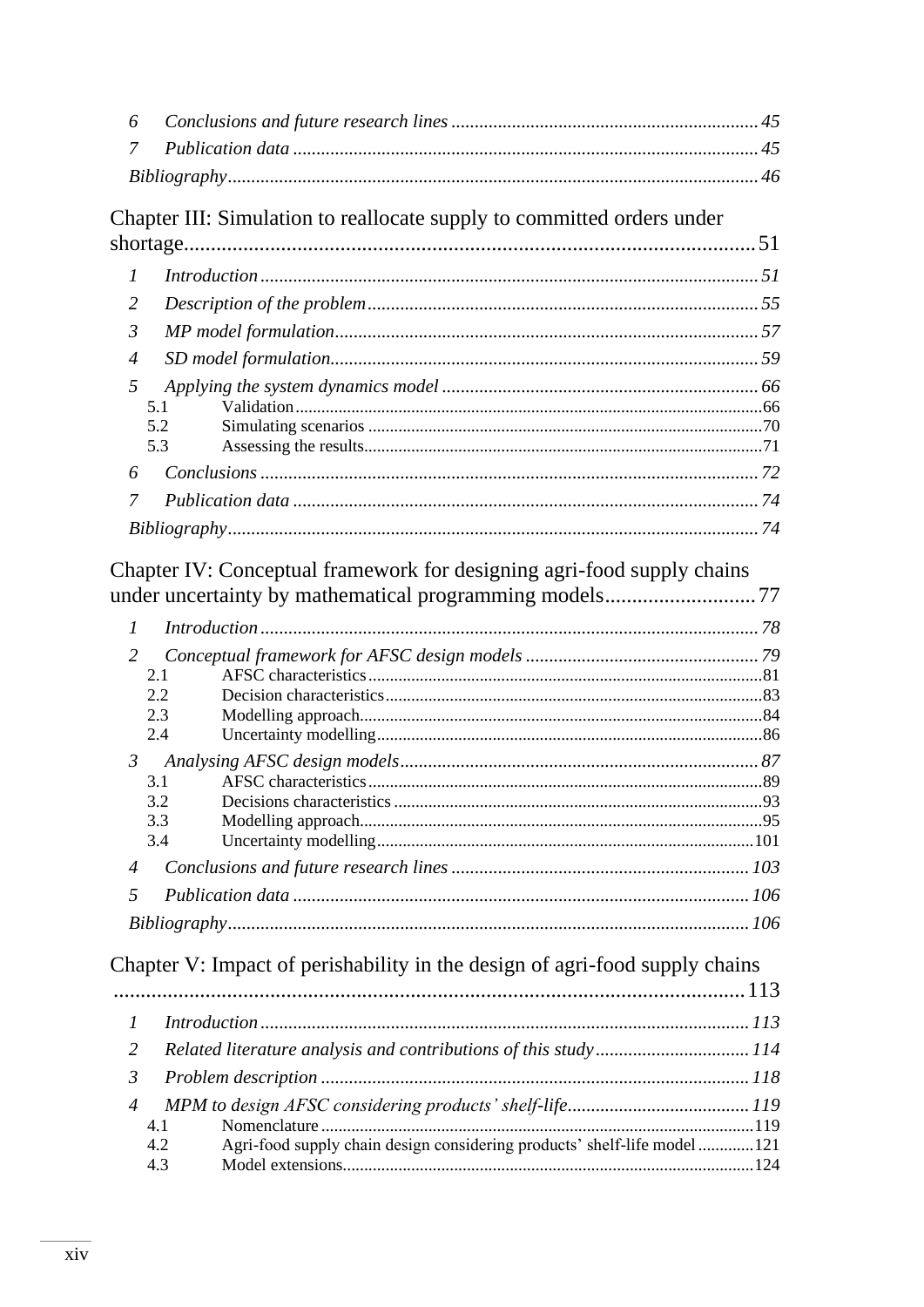|  | 5.1 |  |  |  |
|--|-----|--|--|--|
|  | 5.2 |  |  |  |
|  | 5.3 |  |  |  |
|  |     |  |  |  |
|  |     |  |  |  |

Chapter VI: Centralized and distributed optimization models for the multifarmer crop planning problem under uncertainty: application to a fresh tomato Argentinean supply chain case study.............................................. 135

| $\mathcal{I}$  |                                                                                                                                                                                                                                                                                                                                                                                                                                                            |  |
|----------------|------------------------------------------------------------------------------------------------------------------------------------------------------------------------------------------------------------------------------------------------------------------------------------------------------------------------------------------------------------------------------------------------------------------------------------------------------------|--|
| $\overline{2}$ | Related literature analysis and contributions of this study 139                                                                                                                                                                                                                                                                                                                                                                                            |  |
| $\mathfrak{Z}$ |                                                                                                                                                                                                                                                                                                                                                                                                                                                            |  |
| $\overline{4}$ |                                                                                                                                                                                                                                                                                                                                                                                                                                                            |  |
| 5<br>6         | MPMs for the cropping plan problem involving multiple farmers in different<br>5.1<br>5.2<br>MPM for each farmer with limited land areas per variety in distributed Scenarios<br>MPM for each farmer with shared information about market demands for the<br>5.3<br>5.4<br>Formulation of the fuzzy mixed-integer linear programming models as equivalent<br>6.1<br>Methodology for selecting the final solution for each scenario under uncertainty<br>6.2 |  |
| $\overline{7}$ | Computational experiments: Application to an Argentinean tomato supply chain                                                                                                                                                                                                                                                                                                                                                                               |  |
|                | 7.1                                                                                                                                                                                                                                                                                                                                                                                                                                                        |  |
|                | 7.2                                                                                                                                                                                                                                                                                                                                                                                                                                                        |  |
| 8              |                                                                                                                                                                                                                                                                                                                                                                                                                                                            |  |
|                |                                                                                                                                                                                                                                                                                                                                                                                                                                                            |  |
|                |                                                                                                                                                                                                                                                                                                                                                                                                                                                            |  |
|                |                                                                                                                                                                                                                                                                                                                                                                                                                                                            |  |
|                | Chapter VII: Conceptual framework for managing uncertainty in a                                                                                                                                                                                                                                                                                                                                                                                            |  |
|                |                                                                                                                                                                                                                                                                                                                                                                                                                                                            |  |
| $\mathcal{I}$  |                                                                                                                                                                                                                                                                                                                                                                                                                                                            |  |
| $\overline{2}$ |                                                                                                                                                                                                                                                                                                                                                                                                                                                            |  |
|                |                                                                                                                                                                                                                                                                                                                                                                                                                                                            |  |

*3 Impact of collaboration on crop-based AFSC .................................................... 191 4 Conceptual framework for uncertainty management through collaboration in AFSCs ……….………………………………………………………………………….192*

*5 Conclusions......................................................................................................... 194 6 Publication data .................................................................................................. 194*